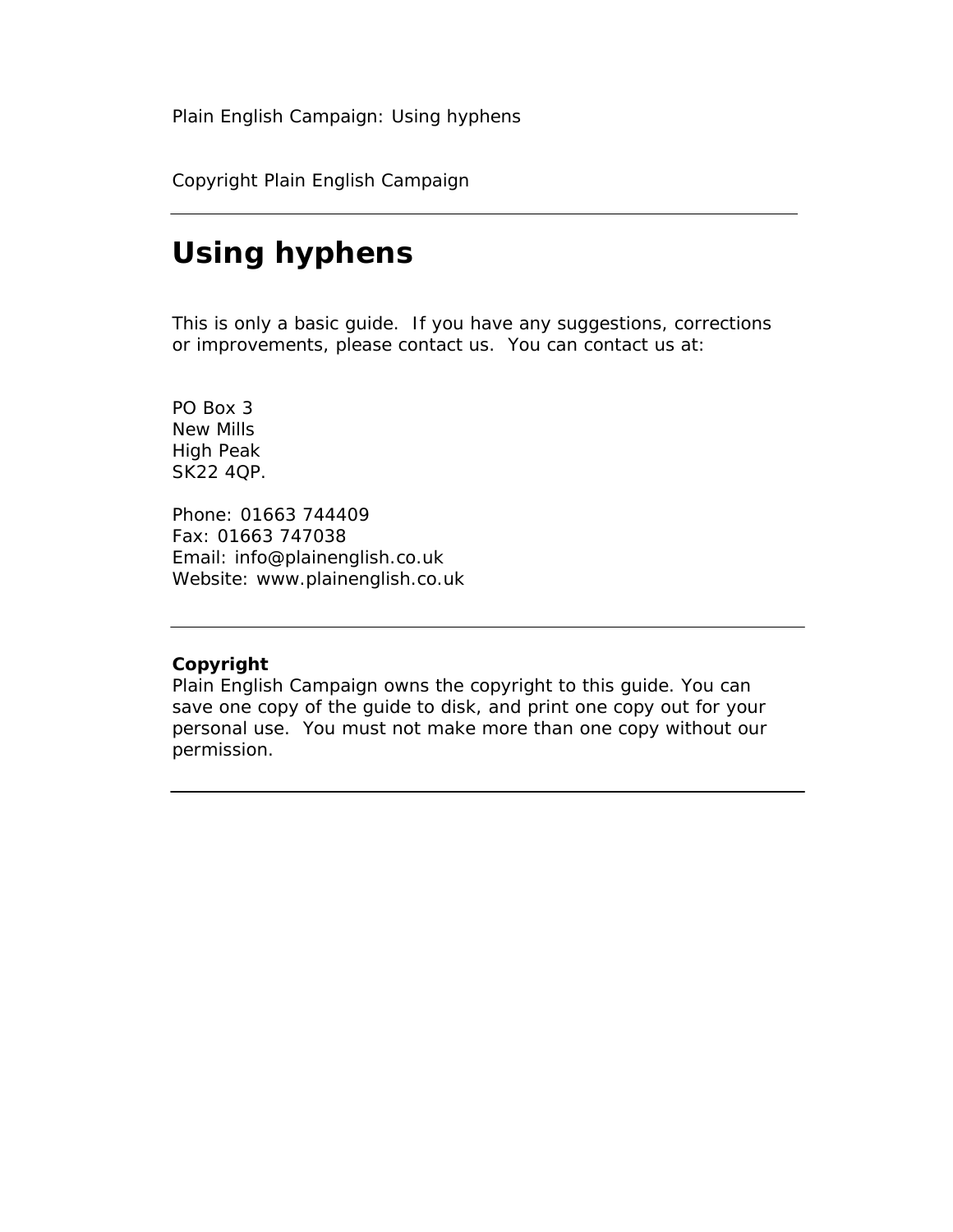# **Using hyphens**

The main use of a hyphen is to join two or more words together.

Sometimes a word needs a hyphen for it to be spelt correctly. For example:

- one-off
- part-time
- face-to-face

In some situations there are no hard and fast rules and the use of hyphens is a matter of personal preference. However, there are some guidelines on when you should use them.

## **In compound adjectives (single adjectives formed from two or more words) that appear before a noun**

For example:

- An up-to-date guide is a guide that is up to date.
- Income-based Jobseeker's Allowance is a benefit that is based on your income.
- An energy-efficient fridge is one that is energy efficient.

These hyphens are often necessary to avoid confusion. For example:

- A blue-collared shirt is a shirt with a blue collar, while a blue collared shirt could be a blue shirt that has a collar.
- A French-dictionary salesman is a man who sells French dictionaries, while a French dictionary salesman could be a Frenchman who sells dictionaries.
- A red-wine bottle is a bottle for red wine, while a red wine bottle could be a wine bottle that is red.

### **To distinguish one word from a similar one**

For example:

- re-sort, not resort
- co-op, not coop
- re-form, not reform

#### **With prefixes**

Some words formed with a prefix are always hyphenated. For example:

- self-employed
- pro-family
- anti-aircraft

With some prefixes, a hyphen is not necessary but is preferable to help with pronunciation, avoid a double vowel, or stop a word looking odd. For example:

- co-ordinate
- re-enter
- de-ice